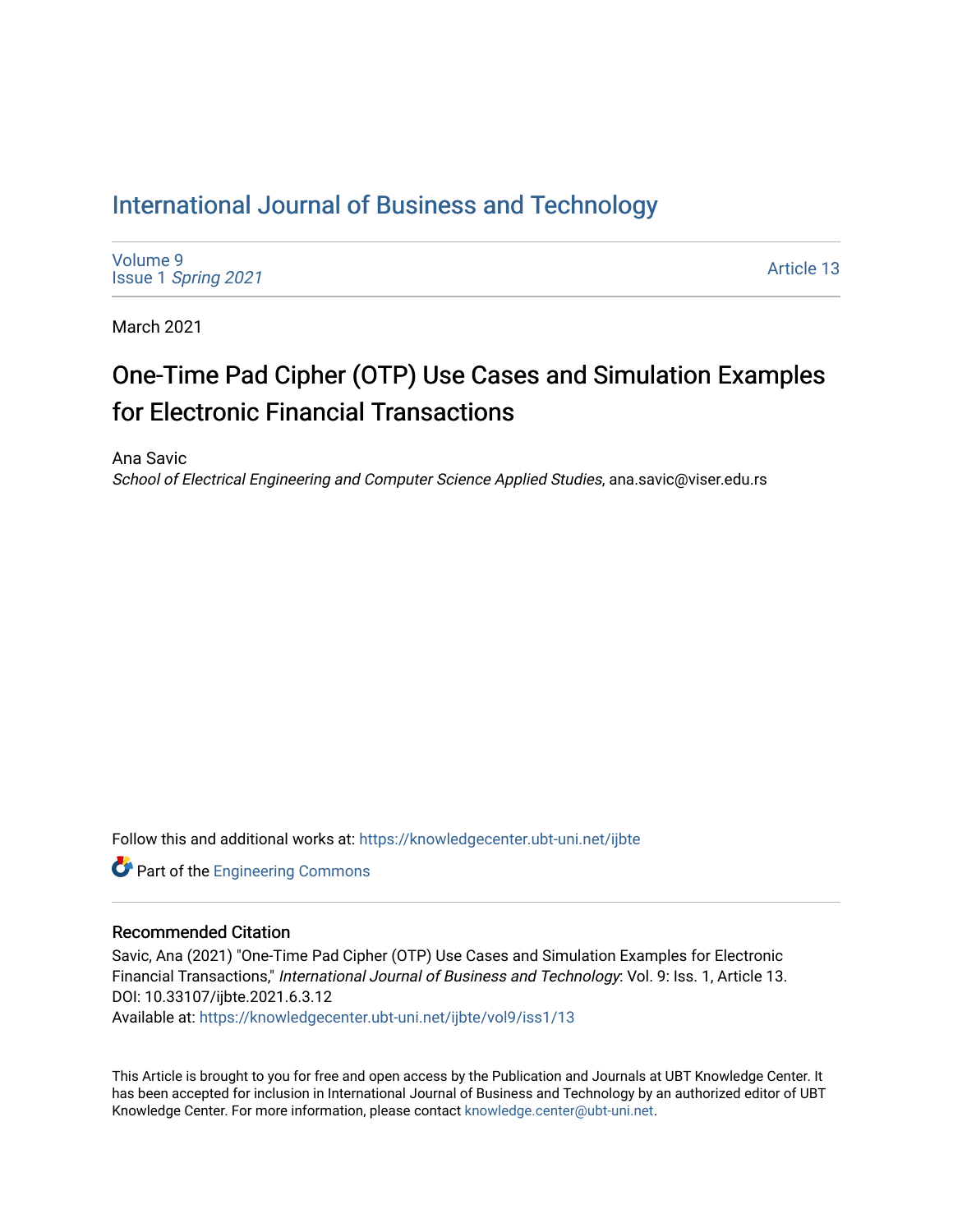### **One-Time Pad Cipher (OTP) Use Cases and Simulation Examples for Electronic Financial Transactions**

Ana Savic<sup>1</sup>, Goran Bjelobaba<sup>2</sup>, Nikola Popovic<sup>3</sup>, Hana Stefanovic<sup>4</sup>

<sup>1</sup> School of Electrical and Computer Engineering, Academy of Technical and Art Applied Studies, Belgrade, SERBIA[, ana.savic@viser.edu.rs](mailto:ana.savic@viser.edu.rs)

<sup>2</sup> University of Belgrade, Faculty of organizational sciences, Department for e-business, Belgrade, SERBIA, [gbjelobaba@gmail.com](mailto:gbjelobaba@gmail.com)

<sup>3</sup> Alfa BK University, Faculty of Mathematics and Computer Science, Belgrade, SERBIA, [nikolap6901@gmail.com](mailto:nikolap6901@gmail.com)

<sup>4</sup> Comtrade Information Technology School of Applied Studies, Belgrade, SERBIA, [hana.stefanovic@its.edu.rs](mailto:hana.stefanovic@its.edu.rs)

**Abstract.** This paper presents some applications of One-Time pad (OTP) cipher in business communications and processing the electronic financial transactions. Several simulation models created in the CrypTool, making a mention of the misuse and weaknesses if the same OTP key is used several times, are also given. Some examples of processing an electronic financial transaction through the application of the OTP are proposed.

**Keywords**: One-Time pad (OTP) cipher, CrypTool, multiple use of the same key, electronic financial transactions

#### **1 Introduction**

An electronic financial transactions and real-world digital business operations that are, first of all, based upon the use of computer systems and electronic data exchange are exposed to different risks which may have unforeseeable consequences. Given the frequent attacks on computer networks, attempts to access data in an unauthorized way, eavesdropping, malicious modifications of data and so on, it is necessary that new ways of communication enabled by technological progress should be applied. The safety issue imposes the need to introduce new mechanisms which should take over the role of classical solutions with the aim of achieving efficient identification, access control and verification (Menez et al., 2001). The answer to the majority of challenges like these ones is offered by the application of cryptographic solutions although there are also the problems that cryptography cannot adequately respond to (Stallings, 2002).

Cryptography examines protecting information in computer systems and different transferable data transformation techniques in such a way that the meaning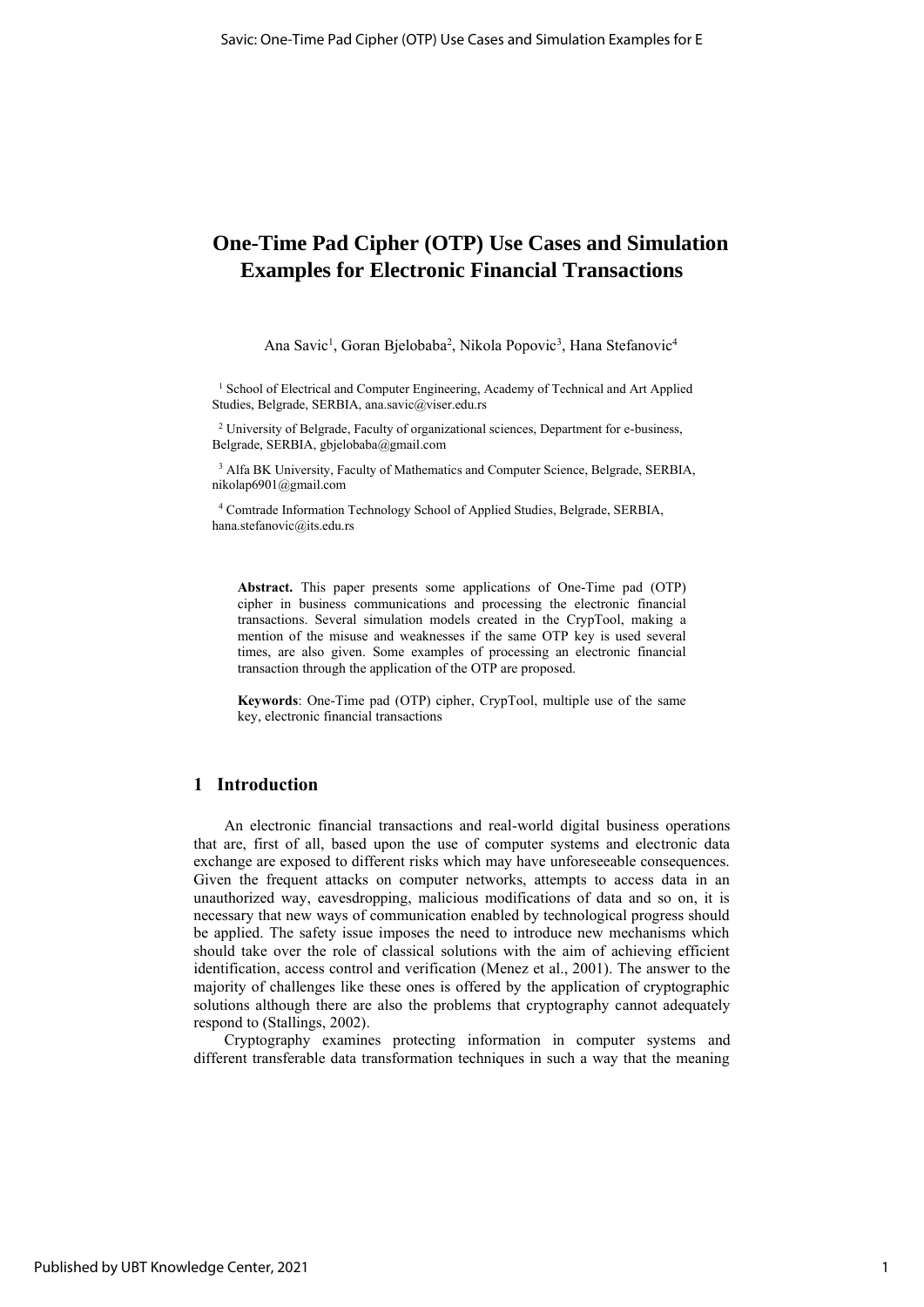of the data is only available to the parties authorized in communication. Simultaneously, transformation should be such that the unauthorized parties in communication that come in possession of a transformed message cannot come to the initial data. There are a large number of cryptographic algorithms, classical and modern, as well as those using the same key for coding and for decoding, and those asymmetrical that use different keys in the coding and decoding processes. The question pertaining to the safety of a cipher is key to each cryptographic cipher, irrespective of whether a symmetrical or asymmetrical cryptographic algorithm is used (Ramesh et al., 2012).

One-Time pad (OTP), also called Vernam-cipher or the perfect cipher, is a cryptographic algorithm where the plaintext is combined with the random key. It is the only existing mathematically unbreakable encryption (Dent and Mitchell, 2005). The cipher that has the characteristic which makes it impossible to come to a plaintext from a ciphered text without knowing the key, not even through an exhaustive key search, is considered to be an unconditionally safe cipher (Bruen, 2005). There are some important rules which have to be followed and applied correctly, se the One-Time pad can be proven unbreakable, according to the Claude Shannon's theorem. (Shannon, 1948). Even infinite computational power and infinite time cannot break One-Time pad encryption, simply because it is mathematically impossible. However, if only one of these rules is disregarded, the cipher is no longer unbreakable.

The basic idea of an unconditionally safe cipher implies that an exhaustive search of the potential keys that generate a large number of messages anyway should make it impossible for the eavesdropper to find a way to determine which one of them is the right one (Liu et al., 2011). The exhaustive search will enable the eavesdropper to receive a large number of senseless messages which he will reject, but he will surely also receive a certain number of senseful messages; if all those messages are equally probable, then there is no way for the eavesdropper to determine which one of them is the right one.

In this paper the simulation models presenting the basic OTP algorithm principles are implemented in the CrypTool software tool [\(https://www.cryptool.org/en/\)](https://www.cryptool.org/en/), with a special mention of the case of the repeated use of the key intended for one-time use. One example of processing an electronic financial transaction through the application of the OTP is also given.

#### **2 OTP ALGORITHM CHARACTERISTICS**

It has been proven that OTP is impossible to crack if it is used correctly. It has the perfect secrecy property and allows very fast encryption and decryption (Manucom et al., 2019). However, the secret key must be at least as long as the message, what makes it quite inconvenient to use while sending large electronic information.

Prior to the encryption, a message first needs to be presented by a binary sequence based on the defined code. Then, another binary sequence of the same length as well as the message, which will represent the key that should have the characteristics of a random sequence, is needed. The encryption implies that every bit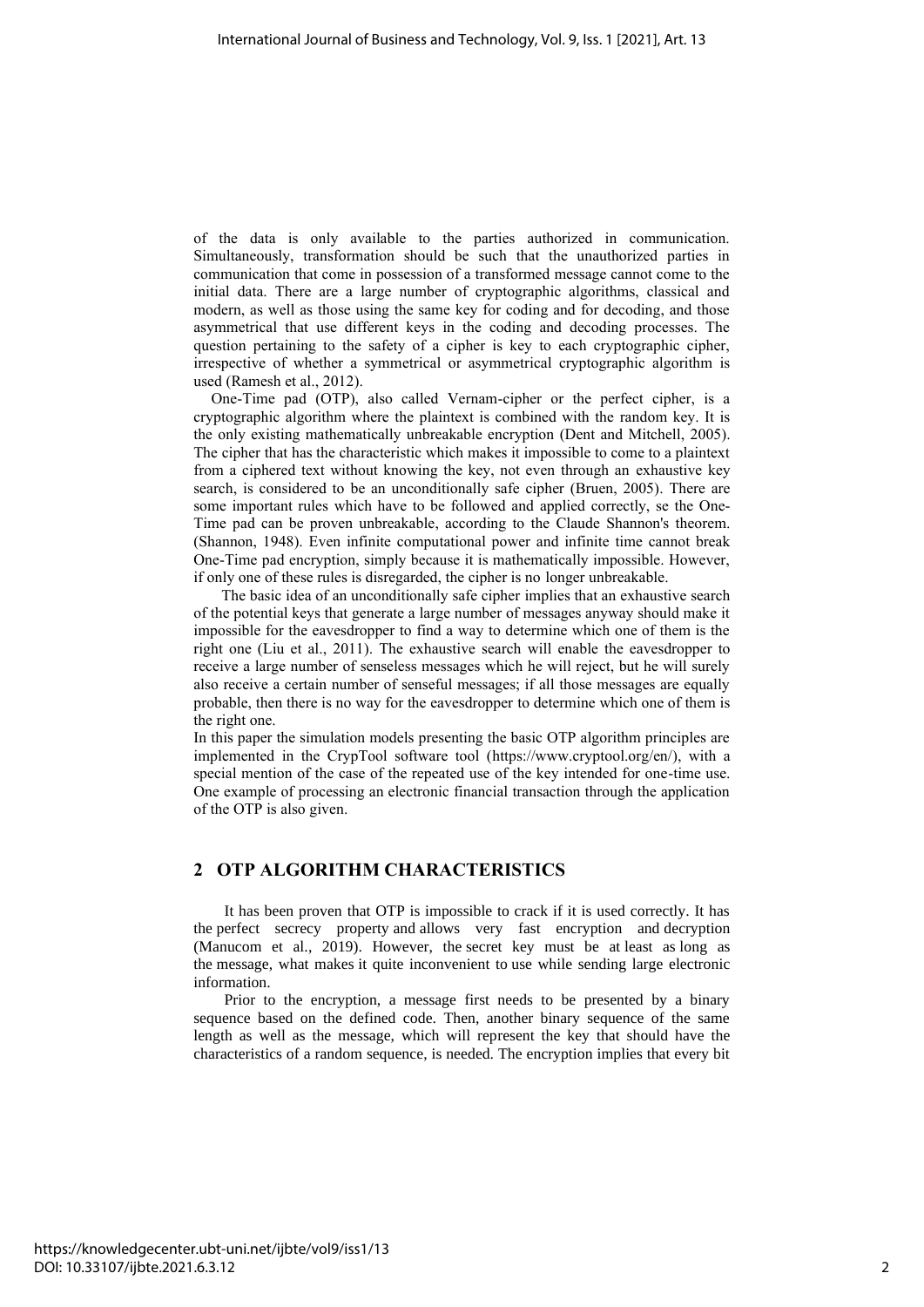of the plaintext  $p_i$  is added according to the Module 2 (the XOR operation) with one bit of the *ki* key each so as to obtain an appropriate bit of the ciphered text *ci*:

$$
c_i = p_i \oplus k_i \tag{1}
$$

In the decryption process, each bit of the cipher text is added according to the Module 2 with the same bit of the key used in encryption, which, given the XOR characteristics, provides the original text:

$$
p_i = c_i \oplus k_i \tag{2}
$$

However, if only one of these rules is disregarded, the cipher is no longer unbreakable:

- The key is at least as long as the message or data that has to be encrypted
- The key is truly random (it is not generated by a simple computer function or such)
- Key and plaintext are calculated modulo 10 (digits), modulo 26 (letters) or modulo 2 (binary)
- Each key is used only once, and both sender and receiver must destroy their key after use
- There should only be two copies of the key: one for the sender and one for the receiver (some exceptions exist for multiple receivers).

The simulation model created in the CrypTool software tool that shows the plaintext encryption and decryption process (the content "Attack at down!") through the application of the OTP is shown in Figure 1. The key used is recorded in the hexadecimal format in the lower left-hand corner, whereas the decrypted message is shown in the lower right-hand corner in Figure 1.



**Fig 1.** The simulation model showing the plaintext encryption and decryption procedure (the content "My message!") through the application of the OTP

By searching potential keys (Stefanovic et al., 2021), the eavesdropper generates a large number of messages, some of which will be senseless, as is shown in Figure 2. The messages like these will be rejected by the eavesdropper, but a certain number of senseful messages will surely be generated. If all those messages are equally probable, then the eavesdropper can in no way determine which one of them is the right one.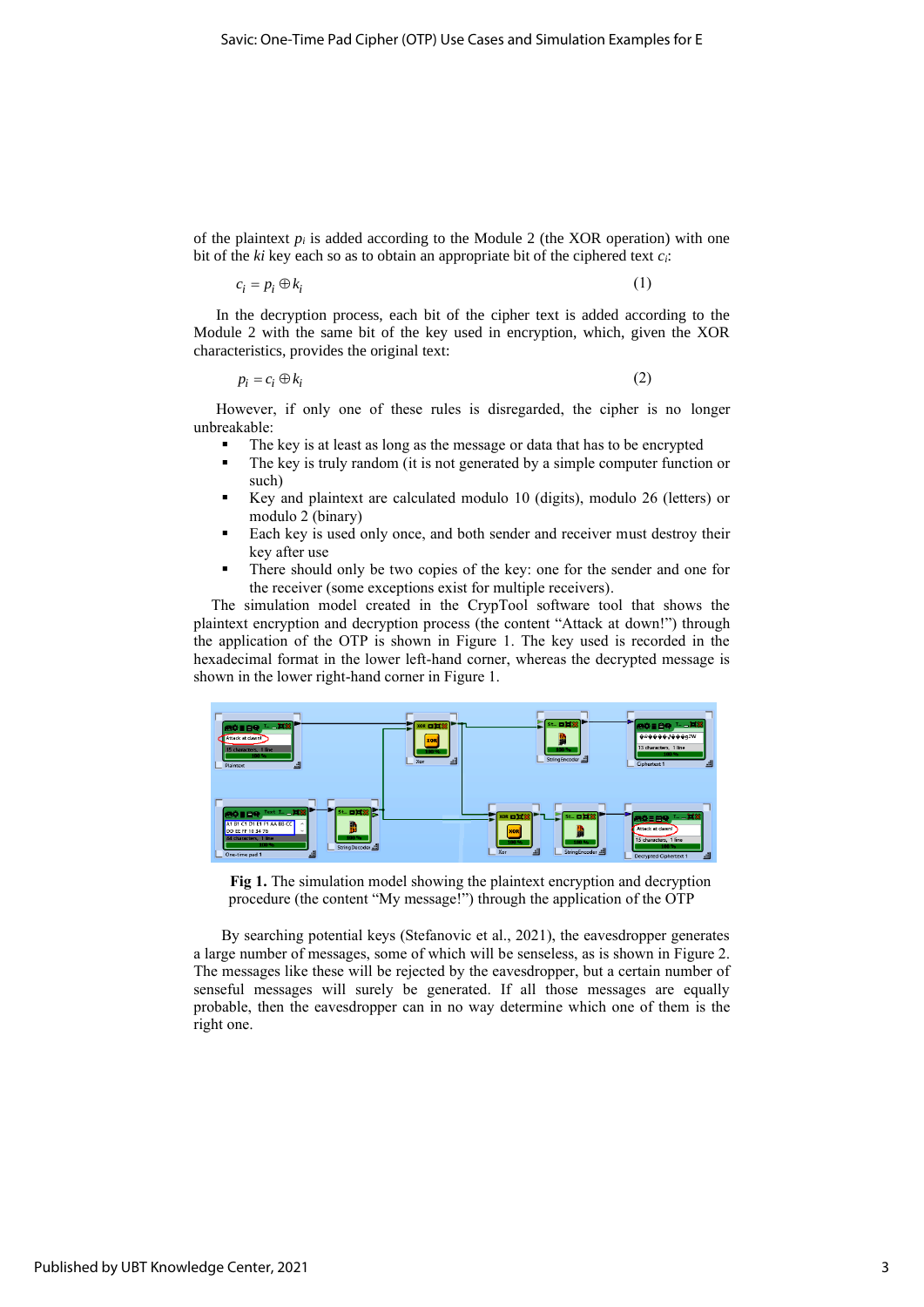The safety of the OTP algorithm is based on key randomness. There is no exact definition for the term *randomness*, but, from the standpoint of cryptography, there are two basic properties of the binary random key that are required:

- Unpredictability: Independently of the number of the known key bits, the probability of guessing the next bit is no greater than ½. The probability that the next bit will be 1 or 0 is exactly equal to  $\frac{1}{2}$ .
- Balance: The numbers "1" and "0" have to be approximately equal in a sequence of a sufficiently big length.

If the key is a random binary sequence, then the probability that any bit of the key whatsoever has the value of the logical one is equal to the probability that that bit has the value of the logical zero and equals ½. Differently from that, the plaintext has certain statistical characteristics and the probability of the appearance of logical ones and zeros is not equal.



**Fig 2.** The simulation model showing the potential key search procedure

#### **3. WEAKNESS OF THE ALGORITHM DUE TO THE MULTIPLE USE OF THE SAME OTP KEY**

The simulation model illustrating the application of the same OTP key in the process of encryption two different messages is shown in Figure 3. A digital image was chosen as the plaintext so as to visually as well show the consequences of the multiple application of the same OTP key. Should the XOR operation be performed over the cipher texts  $C_A$  and  $C_B$ , the following result is obtained:

 $C_A \oplus C_B = (A \oplus K) \oplus (B \oplus K) = (A \oplus B) \oplus (K \oplus K) = (A \oplus B) \oplus 0 = A \oplus B$  (3)

These characteristics has as a consequence the situation in which, after performing the XOR operation over the cipher texts even though the eavesdropper is not knowledgeable of the key *K*, an inventive eavesdropper discovers a lot about the original messages, which is the reason why the multiple use of the same OTP key is not recommendable.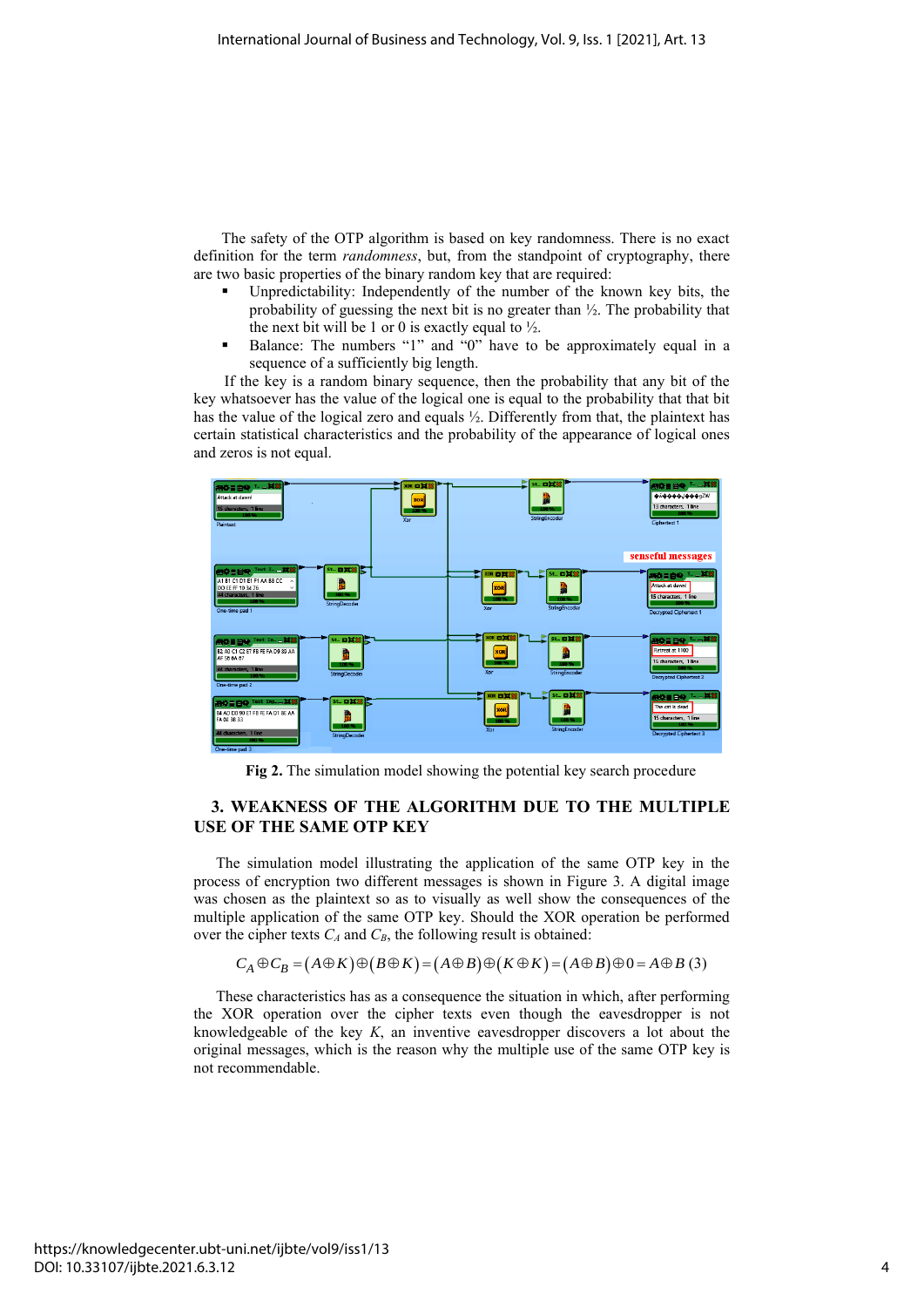The result shown in the lower left-hand corner in Figure 3 reveals a lot about the original images, which is a consequence of the mentioned characteristics of the XOR operation.



**Fig 3.** The simulation model illustrating the multiple application of the same OTP key

In the case of text messages, encrypted with the same OTP key, simulation results are given in Figure 4, Figure 5, Figure 6 and Figure 7. Plain text is given in Figure 4, while the cipher text generated using the same OTP key for both messages is given in Figure 5. After performing the XOR operation over the cipher texts given in Figure 5, the obtained result (even though the eavesdropper is not knowledgeable of the OTP key) is illustrated in Figure 6. Some additional analysis of the result is given in Figure 7, showing a lot about the original messages.

| Ciphertext1 ( $ \text{ASCII } \mathbf{v} $ ): | Ciphertext2 ( $ \text{ASCII } \mathbf{v} $ ): |
|-----------------------------------------------|-----------------------------------------------|
| Meet me at 6 o'clock tomorrow.                | Meet me on Thursday at 7.                     |
|                                               |                                               |
|                                               |                                               |
|                                               |                                               |

**Fig 4.** Two messages that are to be encrypted with the same OTP key

| $CT1$ (Hex) =                                                                              |
|--------------------------------------------------------------------------------------------|
| 4d, 65, 65, 74, 20, 6d, 65, 20, 61, 74, 20, 36, 20, 6f, 27, 63, 6c, 6f, 63, 6b, 20, 74, 6f |
| 6d,6f,72,72,6f,77,2e,                                                                      |
|                                                                                            |
| $CT2$ (Hex) =                                                                              |
| 4d, 65, 65, 74, 20, 6d, 65, 20, 6f, 6e, 20, 54, 68, 75, 72, 73, 64, 61, 79, 20, 61, 74, 2  |
| 0,37,2e                                                                                    |

**Fig 5.** Cipher text of messages (CT1 and CT2) encrypted with the same OTP key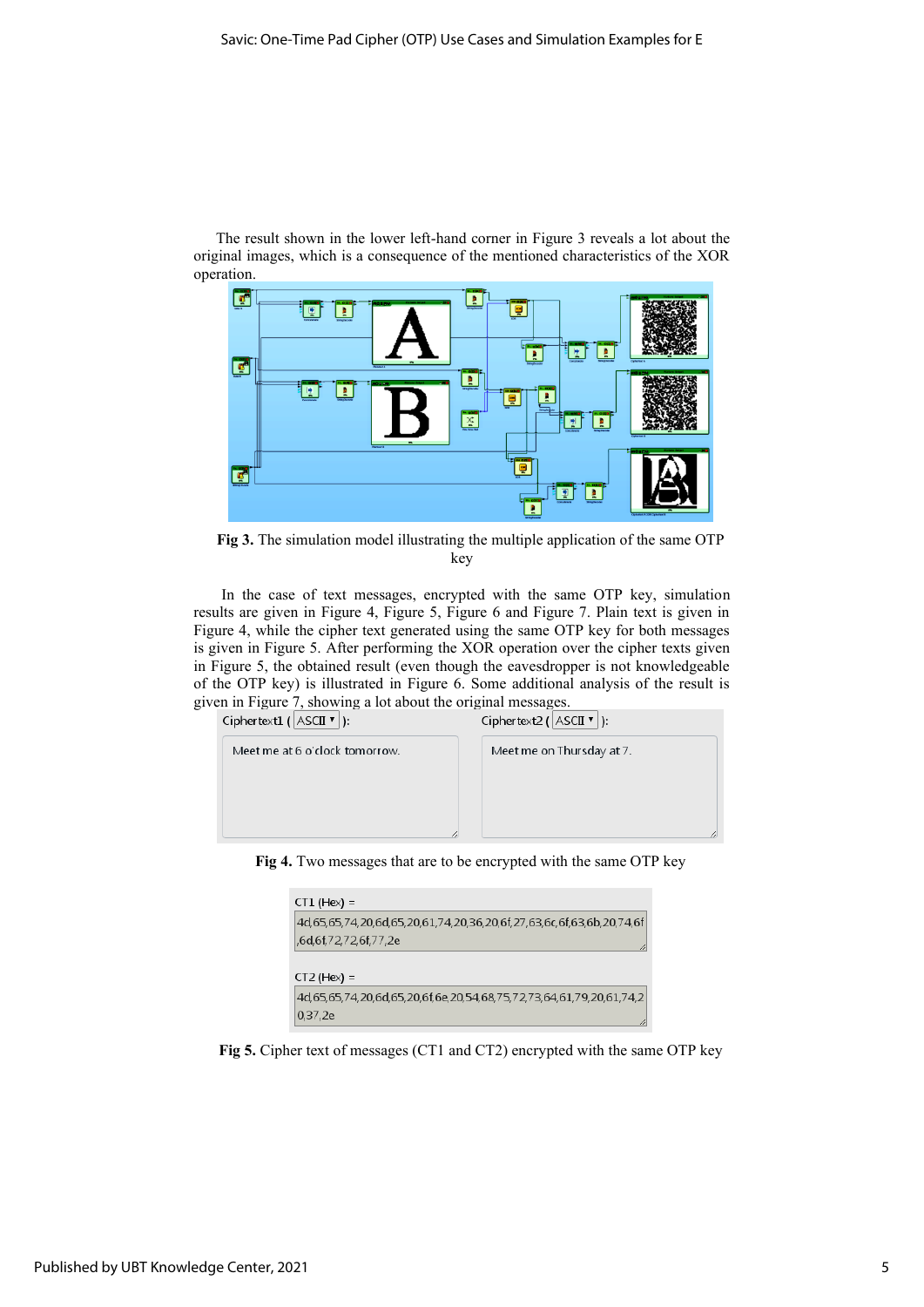

**Fig 6.** Results after performing the XOR operation over the cipher texts CT1 and CT2



**Fig 7.** An additional analysis of the results obtained after performing the XOR operation over the cipher texts CT1 and CT2

It can be concluded that each key is used only once, and both sender and receiver must destroy their key after use.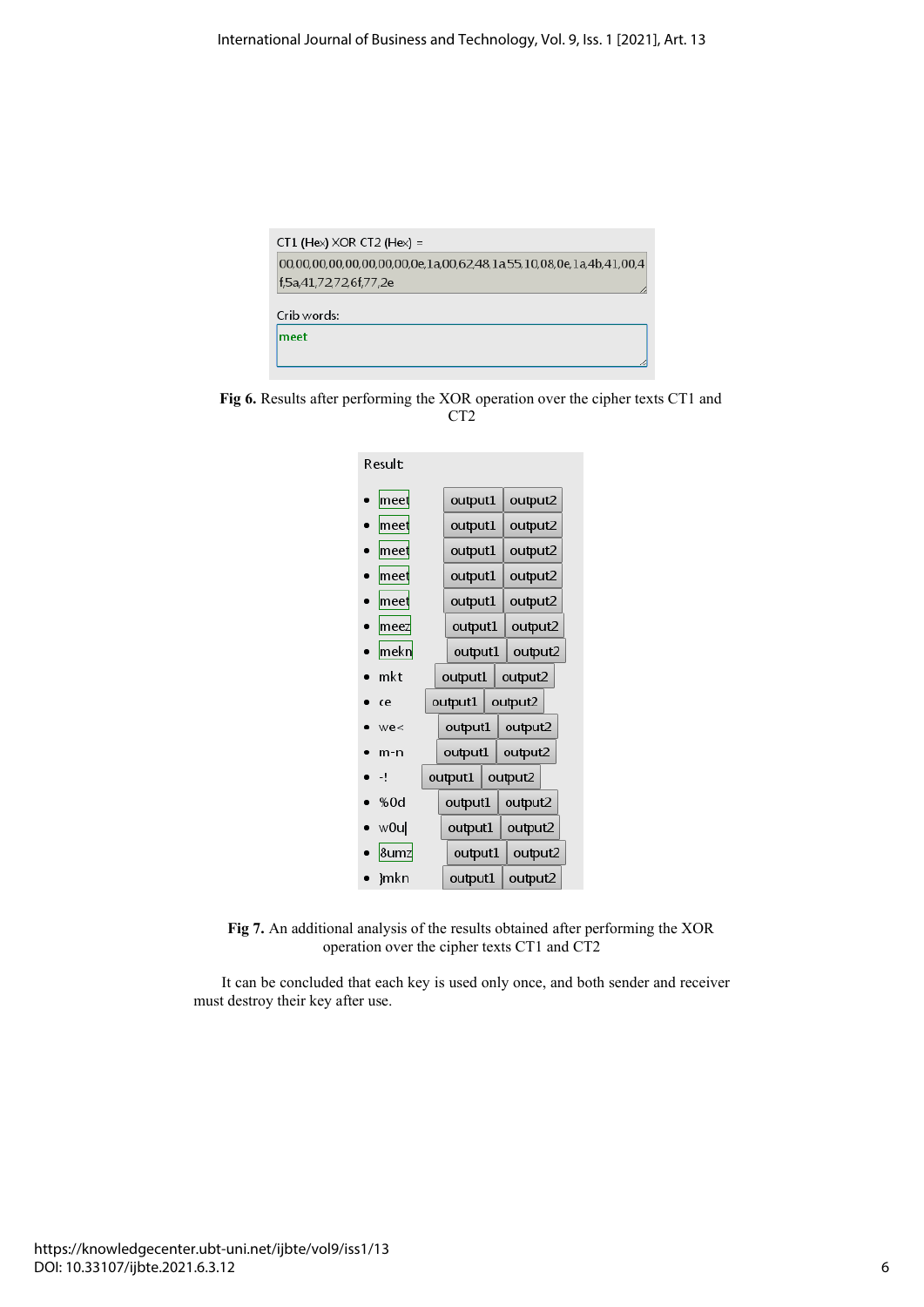#### **4. SOME EXAMPLES OF MAKING ELECTRONIC FINANCIAL TRANSACTIONS BY APPLYING THE OTP ALGORITHM**

Most online transactions require a two-step authentication, and the OTP password sent by SMS is often one of those two steps. The purpose of an OTP is to prevent fraud by confirming that the person making the transaction and the credit card owner are one and the same. To do so, a temporary code is automatically sent by SMS to the phone number associated with the bank account used, as it is illustrated in Figure 8.

Once the OTP SMS is received, the user types it in the transaction interface and he is only then able to finalize his purchase. Regrettably, the mobile device (tablet or smartphone) used to send and receive an SMS is not very innocuous. The time validity of the OTP password is also provided, and it is limited to a couple of minutes, as it is illustrated in Figure 9.



**Fig 8.** Creating a request for generating a one-time password and sending the password to the user's mobile device



**Fig 9.** The illustration of the data about the password time validity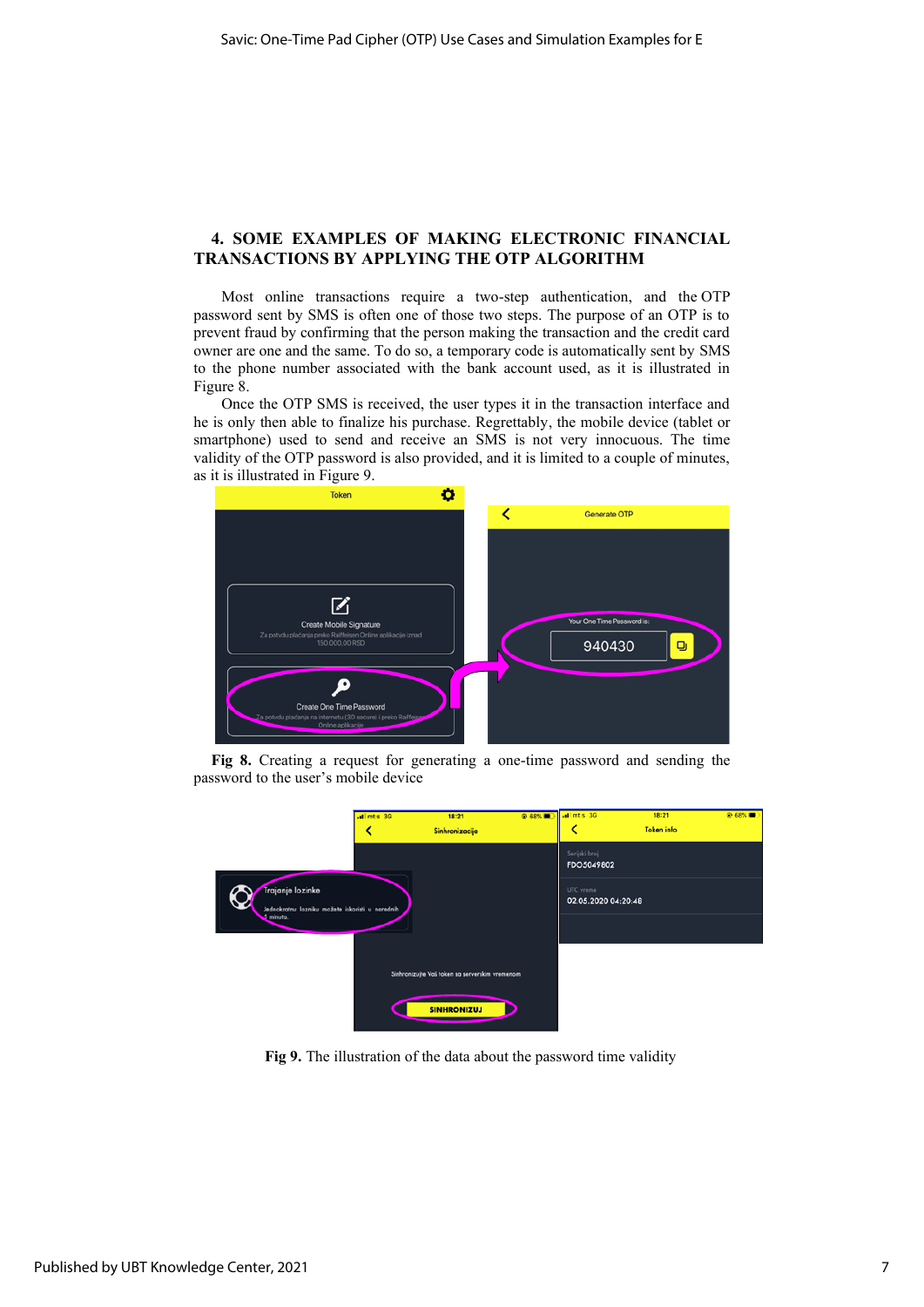In order to sign in to e-banking applications very frequently used in business and private financial transactions, the serial number of the token or m-token is only needed. The user does not reveal his PIN for the token or m-token to anyone, whereas the implied recommendation reads: keep the PIN with the token or m-token. The bank does not request a one-time password from the user, nor does it request a data for signing a transaction.

The creation of a request for generating a one-time password is shown in the lefthand part in Figure 8, whereas the generated password sent to the user's mobile device is shown in the right-hand part in Figure 8. The data about the password time validity is also forwarded to the user, as is shown in Figure 9, also including some additional pieces of information about the token. The password duration forwarded to the user after the synchronization had been performed with the server time is shown in the left-hand part in Figure 9 and is 5 minutes. The additional pieces of information about the token (the Token info) showing the serial number and the UTC time are in the right-hand part in Figure 9. The mobile token synchronization is performed to adjust the time on the user application and the server time in order to allow the application to run undisturbedly (https://www.raiffeisenbank.rs/token/).

An advantage of this kind of password is that since it is randomly generated, the user does not have to make an effort to remember it. The OTP is always provided via authenticator app or physical token. Another advantage is that the randomly-generated passwords are infinitely more secure than user-created passwords. User-created passwords are usually quite weak, with reuse across multiple account further decreasing security.

It can be concluded that one-time passwords are a very good method for increasing security and reducing compromised accounts, fraud, and other cybercrime. Despite the additional effort that is often required to utilize this method, most users strongly agree that this is a small price to pay for the security and peace of mind that comes with using one-time passwords.

#### **5. CONCLUSION**

The paper shows an example of the application of an unconditionally safe cipher, which cannot be broken irrespective of the available resources because the coded message has no sufficient information to uniformly define the appropriate original text. Given the fact that the safety of the OTP algorithm is based on the onetime use and randomness of the key, the paper specially considers the case of the multiple use of the same key. While applying the OTP, the distribution of the generated key to the other party in communication, which is becoming practically impossible to solve in the commercial world, is certainly a major issue.

#### **References**

- 1. Bruen, A. A., (2005). Cryptography, information theory, and error-correction, San Diego: Willey-INTERSCIENCE.
- 2. Dent, A.W., Mitchell, C. J., (2005). User's Guide to Cryptography and Standards, Computer Security Series, Boston: Artech House.